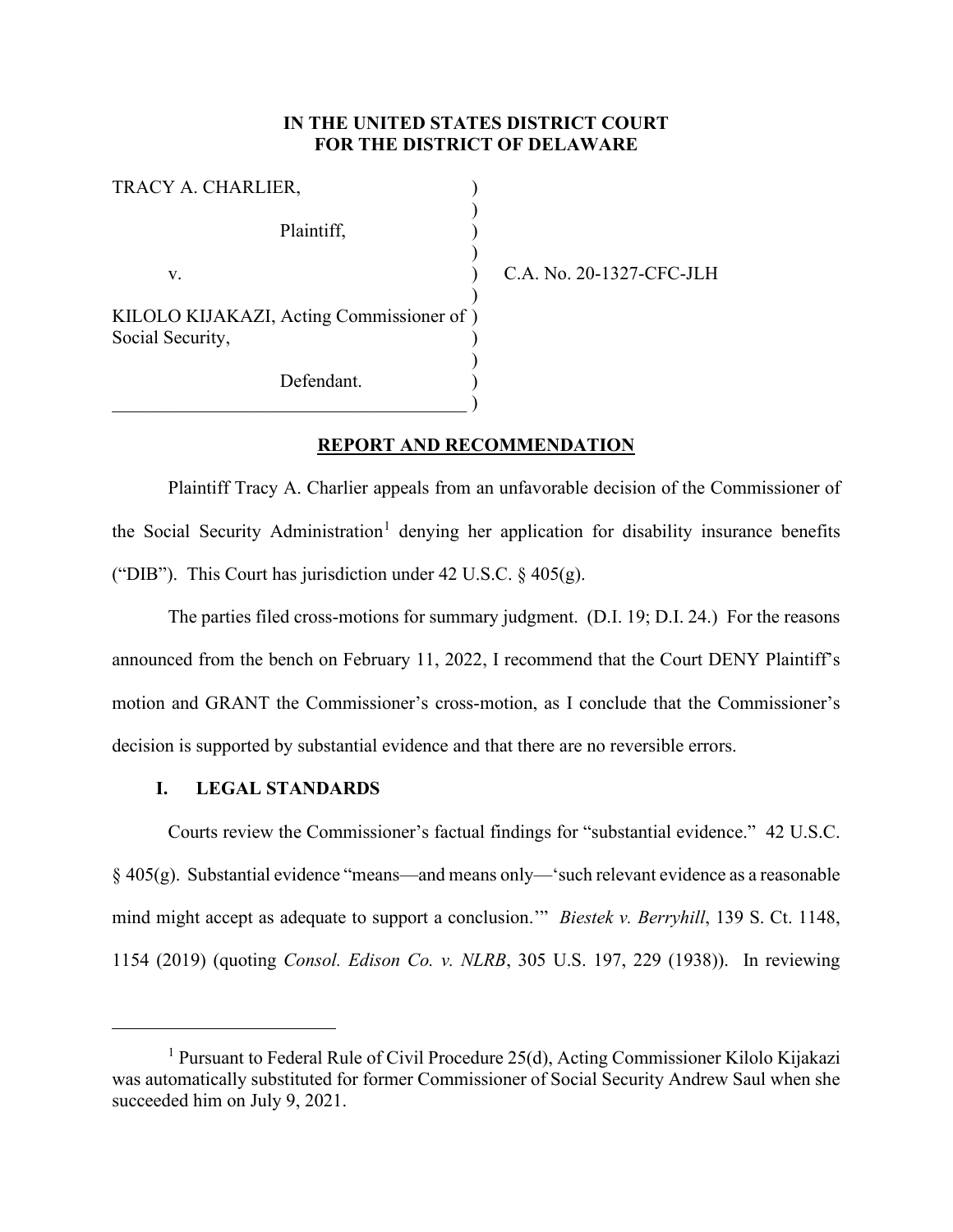whether substantial evidence supports the Commissioner's findings, courts may not "re-weigh the evidence or impose their own factual determinations." *Chandler v. Comm'r of Soc. Sec.*, 667 F.3d 356, 359 (3d Cir. 2011); *see also Zirsnak v. Colvin*, 777 F.3d 607, 610–11 (3d Cir. 2014). In other words, reviewing courts must affirm the Commissioner if substantial evidence supports the Commissioner's decision, even if they would have decided the case differently.

To determine if a claimant is disabled, the Commissioner follows a five-step sequential inquiry. *See* 20 C.F.R. § 416.920(a)(4)(i)–(v). The Third Circuit has previously explained this sequential analysis, and the shifting burdens that attend each step, in detail:

> The first two steps involve threshold determinations. In step one, the Commissioner must determine whether the claimant currently is engaging in substantial gainful activity. If a claimant is found to be engaging in substantial gainful activity, the disability claim will be denied. In step two, the Commissioner must determine whether the claimant has a medically severe impairment or combination of impairments. If the claimant does not have a severe impairment or combination of impairments, the disability claim is denied. In step three, the Commissioner compares the medical evidence of the claimant's impairment to a list of impairments presumed severe enough to preclude any gainful work. If the impairment is equivalent to a listed impairment the disability claim is granted without further analysis. If a claimant does not suffer from a listed impairment or its equivalent, the analysis proceeds to steps four and five. Step four requires the ALJ to consider whether the claimant retains the residual functional capacity to perform his past relevant work. The claimant bears the burden of demonstrating an inability to return to his past relevant work. If the claimant does not meet the burden the claim is denied.

> If the claimant is unable to resume his former occupation, the evaluation moves to the final step. At this stage, the burden of production shifts to the Commissioner, who must demonstrate the claimant is capable of performing other available work in order to deny a claim of disability. The Commissioner must show there are other jobs existing in significant numbers in the national economy which the claimant can perform, consistent with his or her medical impairments, age, education, past work experience, and residual functional capacity. The ALJ must analyze the cumulative effect of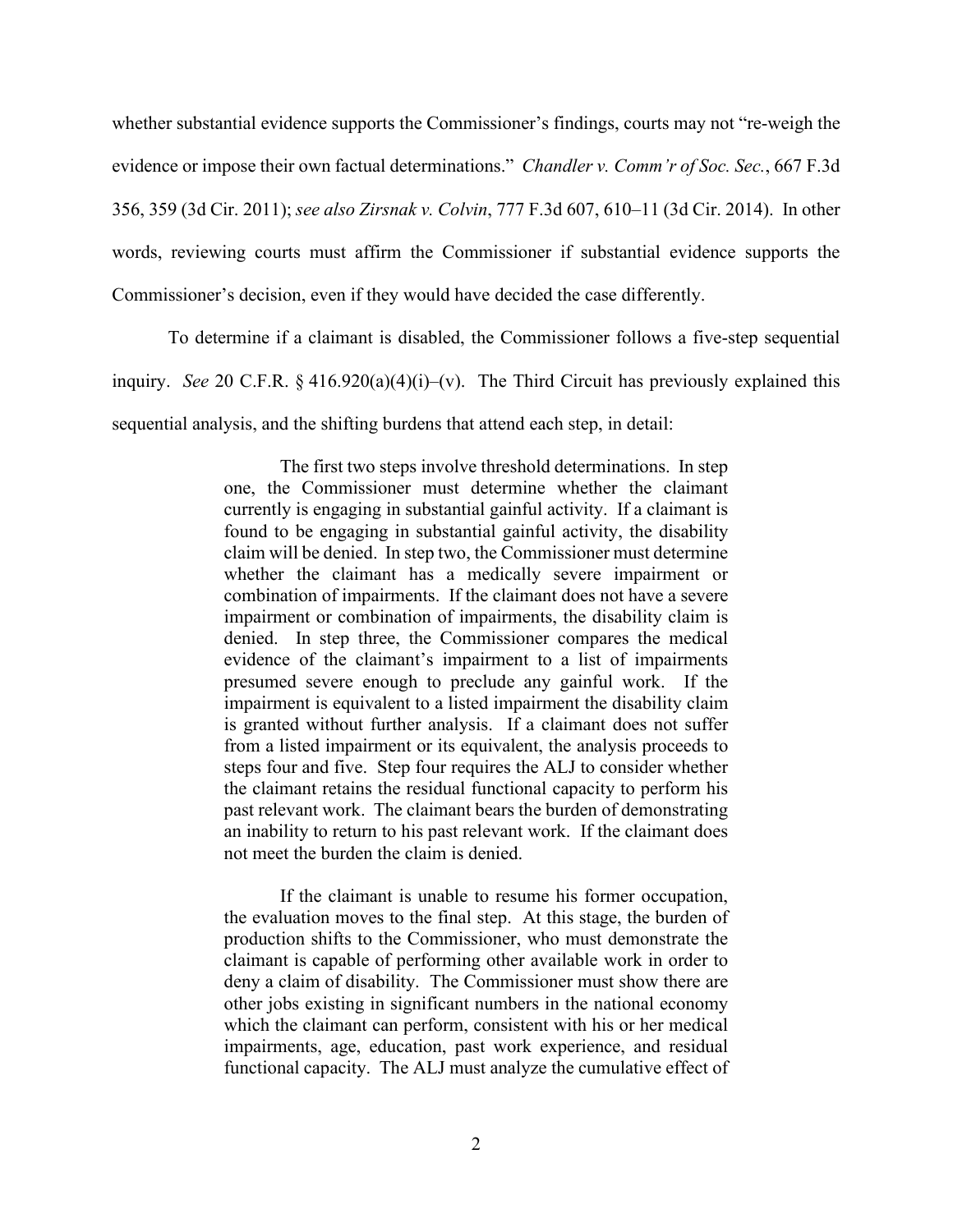all the claimant's impairments in determining whether he is capable of performing work and is not disabled.

*Newell v. Comm'r of Soc. Sec.*, 347 F.3d 541, 545–46 (3d Cir. 2003) (internal citations omitted).

The analysis is identical whether an application seeks disability insurance benefits or supplemental

security income. *McCrea v. Comm'r of Soc. Sec.*, 370 F.3d 357, 360 n.3 (3d Cir. 2004).

### **II. DISCUSSION**

My Report and Recommendation was announced from the bench on February 11, 2022, as

follows:

I'm ready to give you my reports and recommendations on the cross-motions for summary judgment in *Hight v. Kijakazi* and the cross-motions for summary judgment in *Charlier v. Kijakazi*.

I will summarize the reasons for my recommendations in a moment. But before I do, I want to be clear that my failure to address a particular argument advanced by a party does not mean that I did not consider it. We have carefully considered the pertinent portions of the administrative record and the parties' briefs in both cases. I am not going to read my understanding of the applicable law into the record today; however, we will incorporate the rulings I am about to state into a separate, written document, and we will include a summary of the applicable law in that document.

. . . .

Now we'll move on to the Charlier matter. I recommend that Plaintiff's motion for summary judgment be denied and that the Commissioner's cross-motion for summary judgment be granted.

Plaintiff Tracy A. Charlier is a woman in her fifties who previously worked as a District Sales Manager for Avon Beauty and as a real estate agent. In 2015, she fell at work and injured her neck and low back. She filed an application for benefits claiming that she has been disabled since September 30, 2016.

The ALJ who ruled on Ms. Charlier's application for disability benefits found at step two that she had three severe impairments: degenerative disc disease of the cervical spine, neuropathy, and obesity. As part of his step two analysis, the ALJ also evaluated whether Charlier had any medically determinable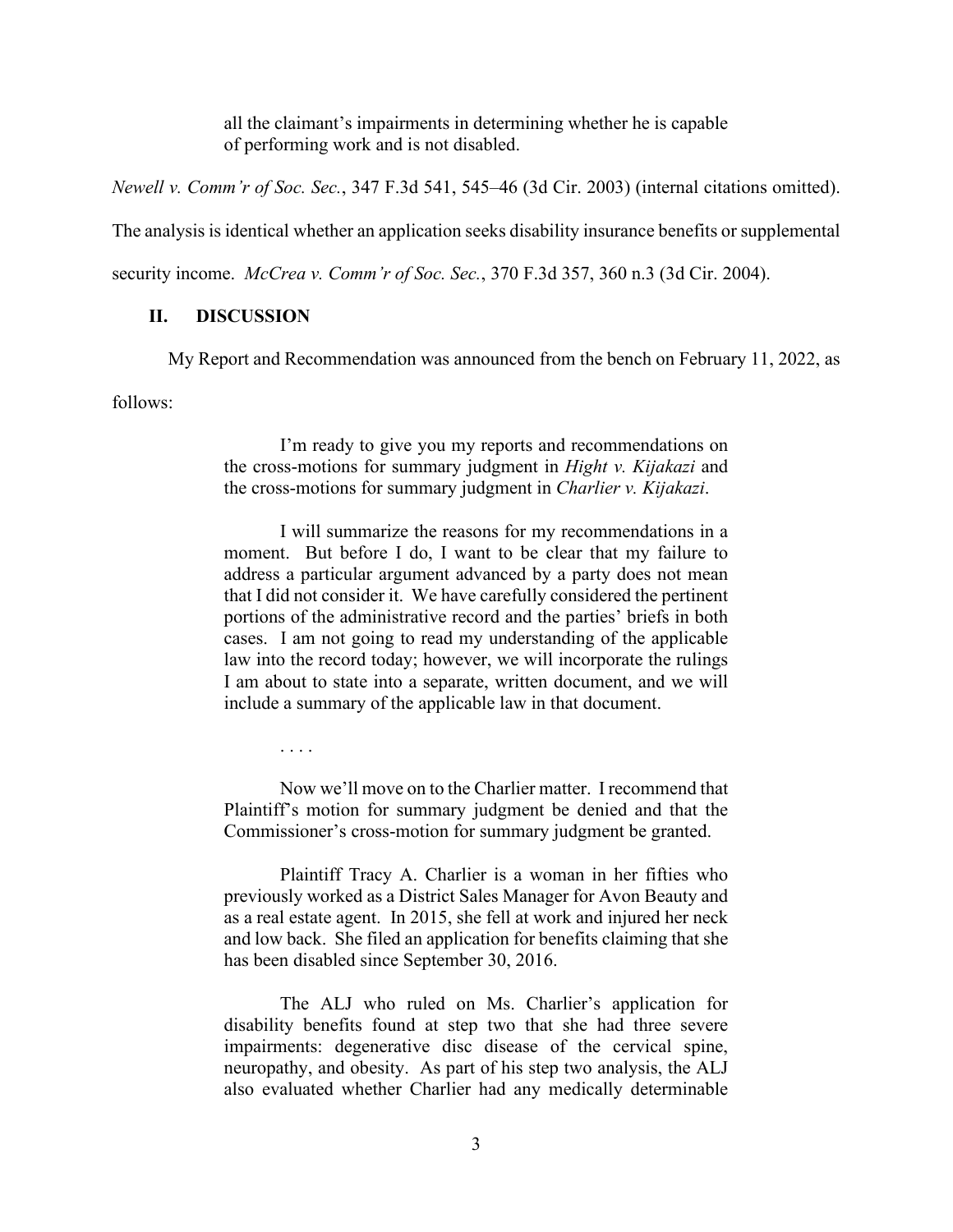mental impairments.<sup>[2](#page-3-0)</sup> The ALJ concluded that Charlier had a medically determinable mental impairment of depression, so he went on to rate the degree of her functional limitation resulting from her depression in accordance with the four criteria commonly referred to as the "Paragraph B" criteria. $3$  He concluded that Charlier's depression "cause[d] no more than 'mild' limitation in any of the functional areas and the evidence d[id] not otherwise indicate that there is more than a minimal limitation in [her] ability to do basic work activities."[4](#page-3-2) Accordingly, the ALJ concluded that her depression was not severe.<sup>[5](#page-3-3)</sup>

At step three, the ALJ found that Charlier's impairments did not meet the standards for a listed impairment, so he went on to step four.

At step four, the ALJ found that Charlier had the residual functional capacity ("RFC") "to perform sedentary work [as defined in 20 C.F.R. § 404.1567(a)] except she can occasionally climb ramps and stairs, but never climb ladders, ropes, or scaffolds; she can occasionally stoop, kneel, crouch, and crawl; she can occasionally push, pull, and reach overhead with the dominant upper right extremity; she can frequently handle and finger with the

<sup>2</sup> *See* 20 C.F.R. 404.1520a(b)(1).

<span id="page-3-1"></span><span id="page-3-0"></span> $3 \text{ Id.}$  at 404.1520a(b)(2), (c)(3) ("We have identified four broad functional areas in which we will rate the degree of your functional limitation: Understand, remember, or apply information; interact with others; concentrate, persist, or maintain pace; and adapt or manage oneself."); *see also* 20 C.F.R. pt. 404, subpt. P, app. 1, 12.00E.

<span id="page-3-2"></span><sup>4</sup> (Transcript of Social Security Proceedings, D.I. 13 ("Record" or "R."), at 21.) Charlier asserts that "[t]he ALJ made no determination regarding her ability to adapt or manage." (D.I. 20 at 2; D.I. 28 at 3.) I disagree. I acknowledge that one portion of the ALJ's analysis appears to contain a typo. (R. 20 ("The claimant has the following degree of limitation in the four broad areas of mental functioning . . . [:] X limitation in adapting or managing oneself.").) However, the ALJ's opinion goes on to discuss evidence that Charlier "has appropriate mood and affect, [and] normal judgment and insight," and it sets forth an express finding (at step two) that Charlier's depression "causes no more than 'mild' limitation in *any* of the functional areas." (R. 20-21 (emphasis added).) In other words, the ALJ found that Charlier had no more than a mild limitation in her ability to adapt and manage herself. Moreover, Charlier has not specifically pointed this Court to evidence that she in fact had more than any mild difficulties in adapting and managing herself.

<span id="page-3-3"></span><sup>5</sup> *See* 20 C.F.R. § 404.1520a(d)(1) ("If we rate the degrees of your limitation as "none" or "mild," we will generally conclude that your impairment(s) is not severe, unless the evidence otherwise indicates that there is more than a minimal limitation in your ability to do basic work activities.").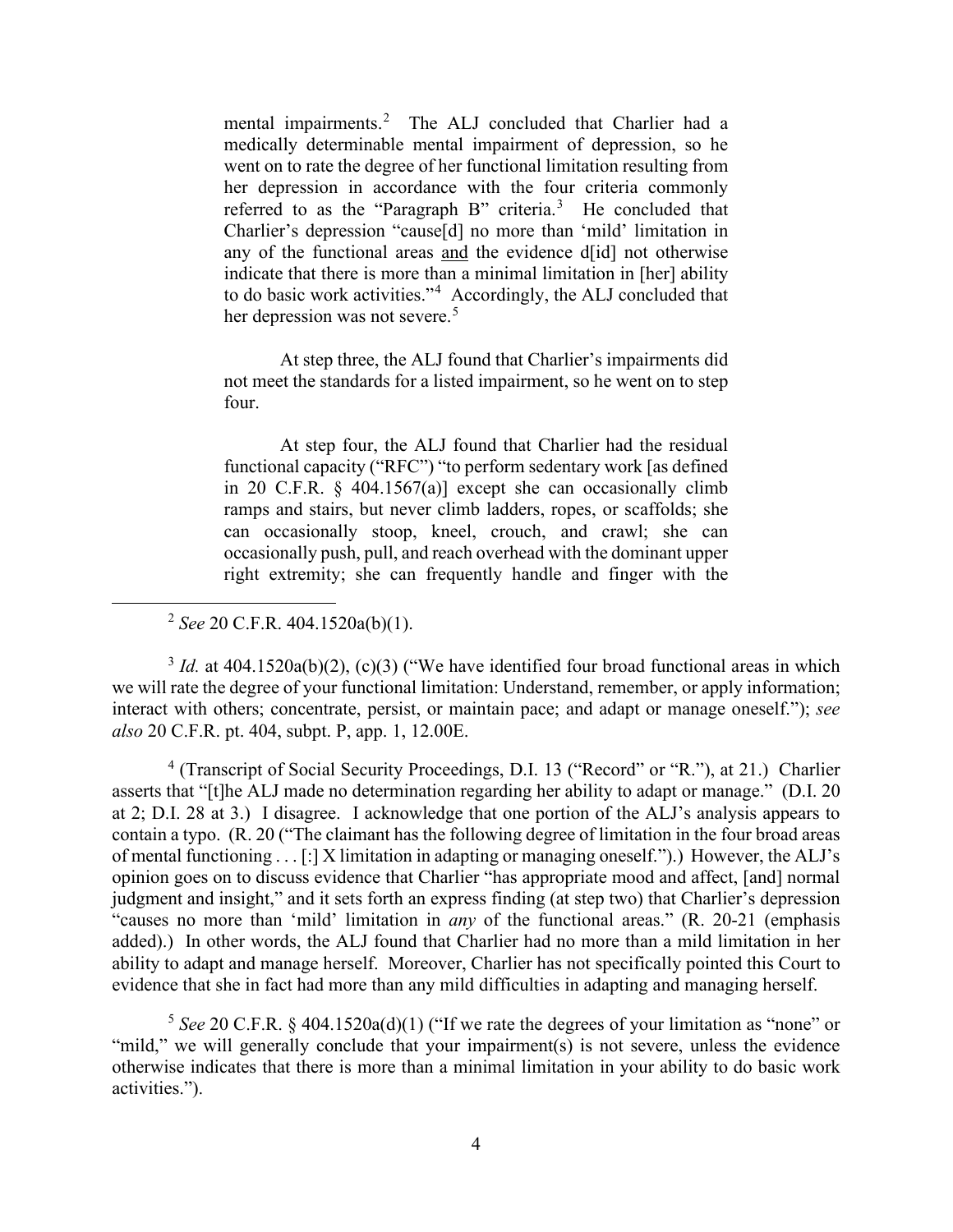dominant right upper extremity; she can have occasional exposure to vibration and hazards, such as moving machinery and unprotected heights."<sup>[6](#page-4-0)</sup> The ALJ found that, given that RFC, Charlier could not perform her past relevant work.[7](#page-4-1)

At the last step, the ALJ found that, notwithstanding Charlier's limitations, a person with her background and prior work experience could work as a telemarketer. Accordingly, the ALJ found that Charlier was not disabled.<sup>[8](#page-4-2)</sup>

Charlier challenges two aspects of the ALJ's decision. Her first argument is that the ALJ's step two finding that her depression was not severe is not supported by substantial evidence.<sup>[9](#page-4-3)</sup> I disagree. The ALJ sufficiently articulated, with specific citations to the evidentiary record, why he found Charlier's impairments did not qualify as severe. Among other things, the ALJ considered Charlier's own statements about depression, but he found them inconsistent with other portions of the record indicating minimal treatment for depression and that medication improved her depression symptoms. $10$ 

The ALJ also noted that the mental status exams showed appropriate mood and affect, normal judgment and insight, and intact recent and remote memory.<sup>[11](#page-4-5)</sup> The ALJ also considered the fact that Charlier noted worsening depression to her primary care provider in 2019 related to certain life events, but that she had failed to follow up as recommended.<sup>[12](#page-4-6)</sup>

Charlier argues that the ALJ "fail[ed] to consider" evidence from Dr. Romirowsky and Dr. Simon, but the ALJ clearly did

<span id="page-4-0"></span> $6$  (R. 22.)

<span id="page-4-1"></span> $7$  (R. 26.)

 $8$  (R. 27.)

 $9$  (D.I. 20 at 12.)

<span id="page-4-6"></span><span id="page-4-5"></span><span id="page-4-4"></span><span id="page-4-3"></span><span id="page-4-2"></span><sup>10</sup> (R. 20 (citing 6F/49; 10F/2; 12F/5; 13F/3; 18F4-5).) For example, Dr. Romirowsky's notes indicate that Charlier "feels depressed" but that Cymbalta, which was prescribed for pain, seemed to be improving her depression. (R. 799-803.)

 $11$  (R. 20 (citing 1F/2-5, 20F).)

 $12$  (R. 20 (citing 18F).)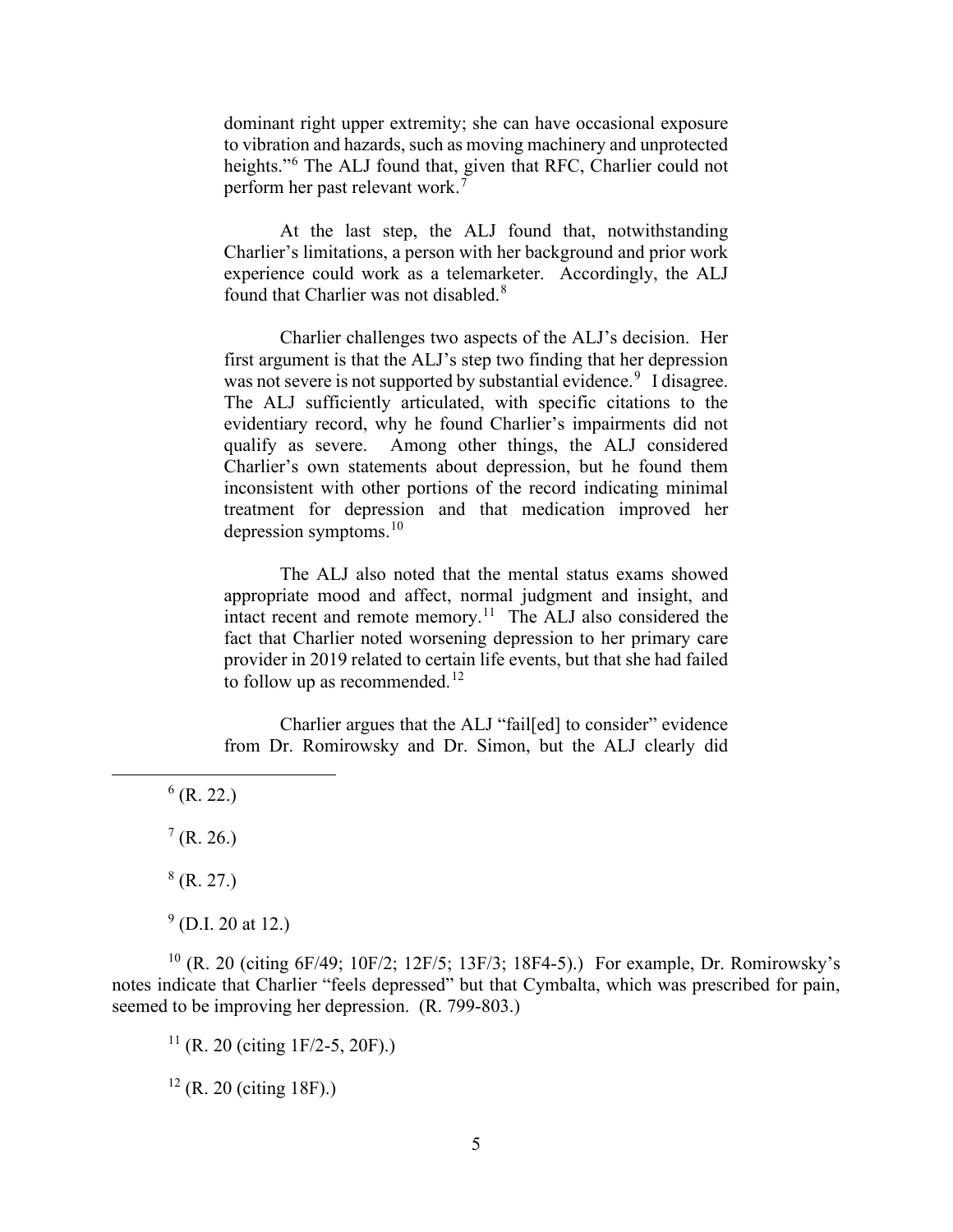consider that evidence because the ALJ cited to their notes in his step two analysis. $^{13}$  $^{13}$  $^{13}$ 

In short, there is no reason to think that the ALJ failed to consider evidence relevant to the question of whether Charlier's depression was "severe" within the meaning of the regulations. It is not the role of this Court to reweigh the evidence. The ALJ's finding that Charlier's depression was not severe is supported by substantial evidence. Accordingly, the Court should reject Charlier's argument that the ALJ erred at step two.

I now turn to Charlier's second challenge to the ALJ's decision. She argues that the ALJ erred at step four by failing to include limitations in the RFC related to her depression. I disagree.

As an initial matter, no one here disputes that the ALJ was required at step four to consider all of Charlier's impairments, even those that he found to be not severe.<sup>[14](#page-5-1)</sup>

The ALJ did that. His lengthy step four analysis included a detailed discussion of Charlier's physical limitations as well as her claimed mental limitations. In particular, the ALJ carefully analyzed evidence relevant to the imposition of limitations stemming from her depression, including, for example, her ability to follow instructions, her ability to sustain work performance and attendance, her ability to understand, remember and apply information, her ability to interact with the public, and her ability to exercise appropriate judgment.<sup>[15](#page-5-2)</sup> He also considered Charlier's testimony that "she is very forgetful with difficulty concentrating on tasks," but he nevertheless found that her own "statements concerning the intensity, persistence, and limiting effects of [her] symptoms [were] not entirely consistent" with the other evidence of

<span id="page-5-2"></span> $15$  (R. 22-23, 25-26.)

<span id="page-5-0"></span><sup>13</sup> (*See* R. 20 (citing 10F, 12F, and 13F).) Charlier also claims that the ALJ failed to consider evidence from Dr. Lifrak. But Dr. Lifrak's notes don't reflect anything about how Plaintiff's depression affected her ability to work. (*See* R. 773-777 (noting that plaintiff had reported emotional depression).)

<span id="page-5-1"></span><sup>14</sup> S*ee Rutherford v. Barnhart*, 399 F.3d 546, 554 n.7 (3d Cir. 2005) ("Although the impairment must be medically determinable, it need not be a 'severe' impairment to be considered in the RFC assessment."); *see also* 20 C.F.R. § 404.1523 ("[W]e will consider the combined effect of all of your impairments without regard to whether such impairment, if considered separately, would be of sufficient severity.").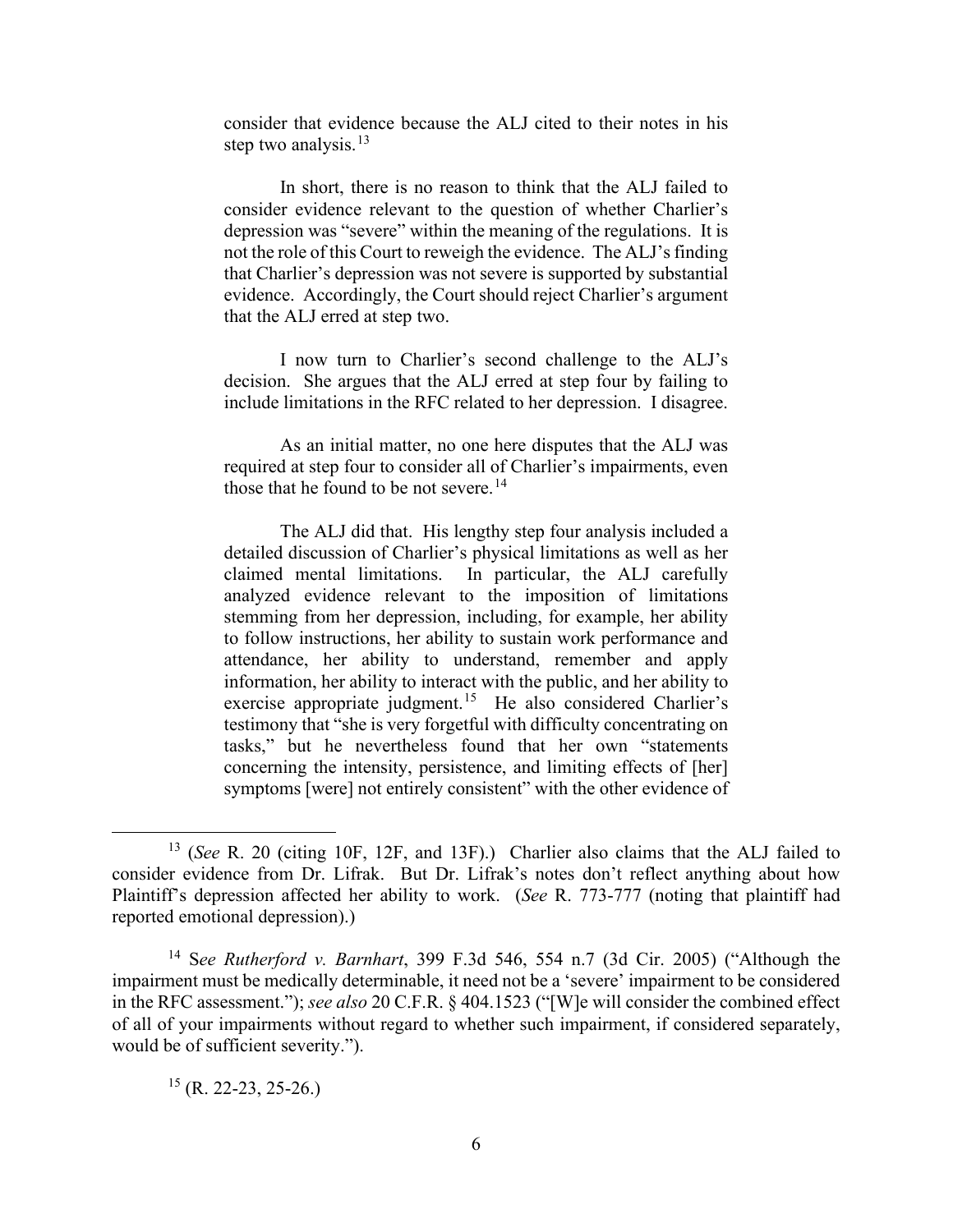record.[16](#page-6-0) Thus, while the ALJ did not ultimately include limitations specifically related to Charlier's depression in the RFC, there is no question that the ALJ considered evidence related to Charlier's depression in the RFC assessment.

Charlier's real argument is that, once the ALJ found at step two that Charlier had "mild" limitations with respect to the Paragraph B criteria, the ALJ was required to include those same limitations in the RFC. $17$ 

I reject that argument. For one thing, "unlike the findings at step[] two . . . , the RFC 'must be expressed in terms of work-related functions[,]' such as by describing the claimant's 'abilities to: understand, carry out, and remember instructions; use judgment in making work-related decisions; respond appropriately to supervision, co-workers and work situations; and deal with changes in a routine work setting."<sup>[18](#page-6-2)</sup> In other words, "the findings at step[] two . . . will not necessarily translate to the language used at steps four and five." $19$ 

I also reject the proposition that the ALJ was required to include limitations in the RFC related to Charlier's mental functioning simply because the ALJ found at step two that she had "mild" limitations with respect to the four broad mental domains described in the Paragraph B criteria. To be sure, there are decisions from some district courts (including some district courts in this Circuit) that appear to suggest the opposite: that is, if the ALJ finds a non-severe, mild mental limitation at step two, then the ALJ is required to include in the RFC at step four a limitation directed to mental functioning.[20](#page-6-4)

 $16$  (R. 22-23.)

<span id="page-6-1"></span><span id="page-6-0"></span><sup>17</sup> (*See* D.I. 28 at 5 ("The ALJ specifically determined that Charlier had 'mild' limitations related to her depression. He was required to include them in his RFC finding or his determination is flawed.").)

<span id="page-6-2"></span><sup>18</sup> *Hess v. Comm'r Soc. Sec.*, 931 F.3d 198, 209 (3d Cir. 2019) (citing SSR 96-8p, 61 Fed. Reg. 34474, 34476 (July 2, 1996)).

<sup>19</sup> *Id.*

<span id="page-6-4"></span><span id="page-6-3"></span><sup>20</sup> *See, e.g.*, *Snider v. Saul*, No. 19-1907-MN-SRF, 2021 WL 3090870, at \*9 (D. Del. July 22, 2021) (remanding where the ALJ found "mild" limitations in the four Paragraph B categories at step two but failed to include mental limitations in the RFC), *report and recommendation*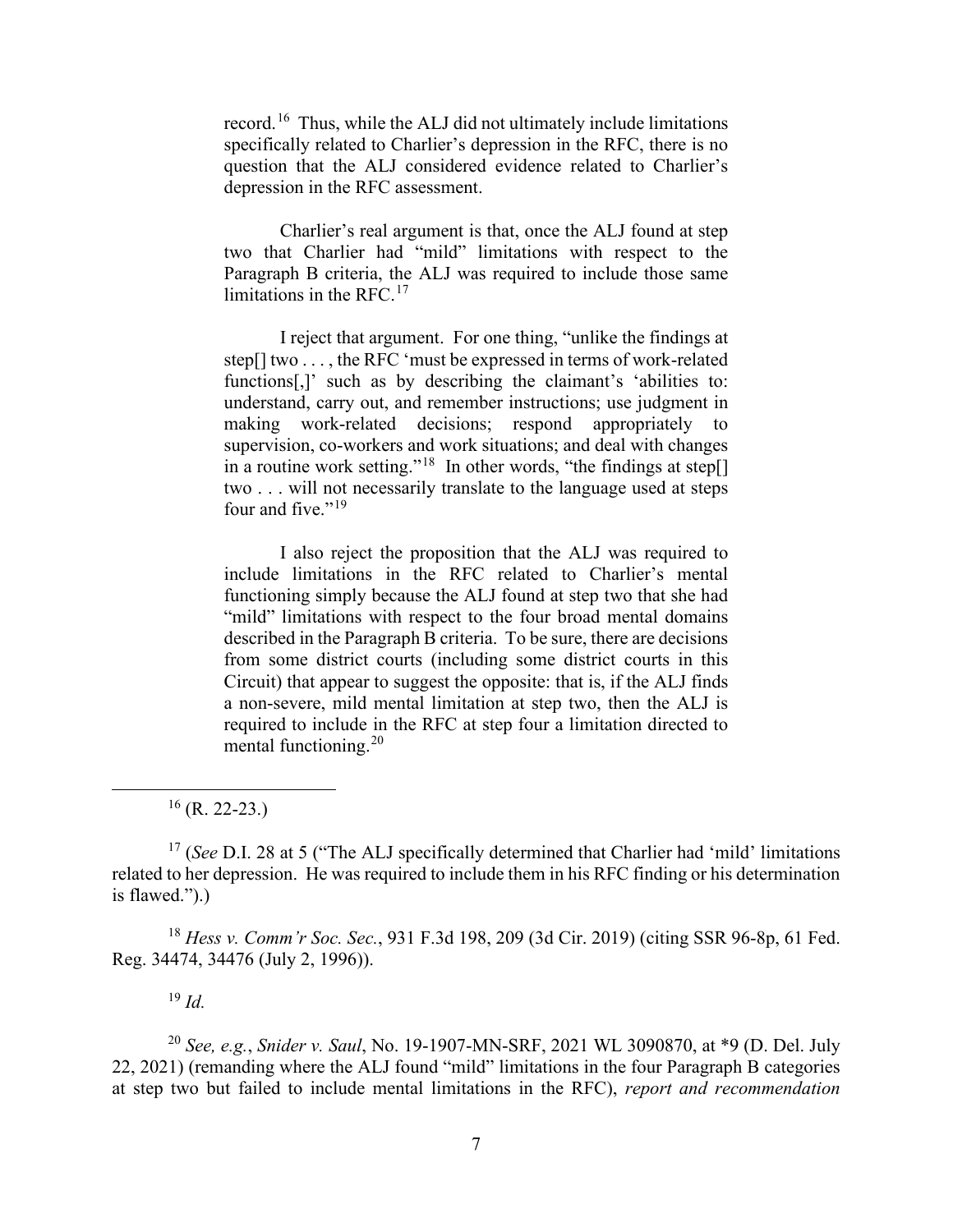But the Third Circuit has never imposed such a categorical rule. And, while it is true that the ALJ is required to consider all of the claimant's limitations when formulating the RFC, Charlier has pointed to nothing in the regulations that would require a limitation to be included in the RFC if the ALJ found at step four that the limitation would not affect a claimant's ability to work. As one court put it, "[t]here is nothing inherently illogical about acknowledging a claimant's mild and non-disabling limitations from the [step two] viewpoint, but then concluding that these limitations do not restrict what a claimant can do at work."[21](#page-7-0) Many other courts have concluded the same. $^{22}$  $^{22}$  $^{22}$ 

While it is possible that an ALJ's failure to consider a claimant's non-severe mental impairment at step four may constitute reversible error where the ALJ completely fails to consider limitations stemming from that non-severe impairment, that is not the case here. It is clear that the ALJ considered evidence of Charlier's impairment of depression at step four, and he said enough to demonstrate that he complied with his duty to consider whether Charlier's non-severe depression resulted in any additional limitations that should have been accounted for in the RFC.

<span id="page-7-0"></span>21 *Karen Marie M. v. Kijakazi*, No. 20-416, 2021 WL 6010422, at \*4 (D. Idaho Nov. 19, 2021), *report and recommendation adopted*, 2021 WL 5999132 (D. Idaho Dec. 20, 2021).

<span id="page-7-1"></span><sup>22</sup> *See, e.g.*, *Karen Marie M.*, 2021 WL 6010422, at \*6 (rejecting claimant's argument that a step two finding of "mild" mental limitations compels the inclusion of mental limitations in the RFC, noting that "the majority of district courts to face the question . . . have found that mild mental limitations are not presumptively indicative of restrictions in a claimant's work abilities" (citing cases)); *Fackler v. Saul*, No. 20-790, 2021 WL 3493511, at \*8 (N.D. Ohio July 16, 2021) (explaining that courts in the Sixth Circuit have "routinely rejected" the argument that a finding of mild mental limitations at step two must be included in the RFC as a matter of law), *report and recommendation adopted*, 2021 WL 3492129 (Aug. 9, 2021); *Hansford v. Saul*, No. 18-607, 2019 WL 4727771, at \*2–3 (W.D. Wis. Sept. 27, 2019) ("The regulations and case law say that the ALJ must *consider* the limitations posed by the claimant's severe and non-severe impairments. They do not say that the ALJ must always *include* non-severe limitations in the RFC." (emphasis in original)); *Keys v. Colvin*, No. 14-250, 2016 WL 447519, at \*8 (N.D. Ind. Feb. 5, 2016), *aff'd sub nom. Keys v. Berryhill*, 679 F. App'x 477 (7th Cir. 2017); *cf. Hyer v. Colvin*, No. 15-297-GMS, 2016 WL 5719683, at \*13 (D. Del. Sept. 29, 2016) ("The court finds that there is some danger in reflexively conflating the Paragraph B findings at step three with the RFC determination at step four.").

*adopted sub nom. Snider v. Kijakazi*, 2021 WL 3475676 (Aug. 6, 2021); *Meersand v. Kijakazi*, No. 20-1084, 2021 WL 5003331, \*3 (E.D. Pa. Oct. 28, 2021) (same).